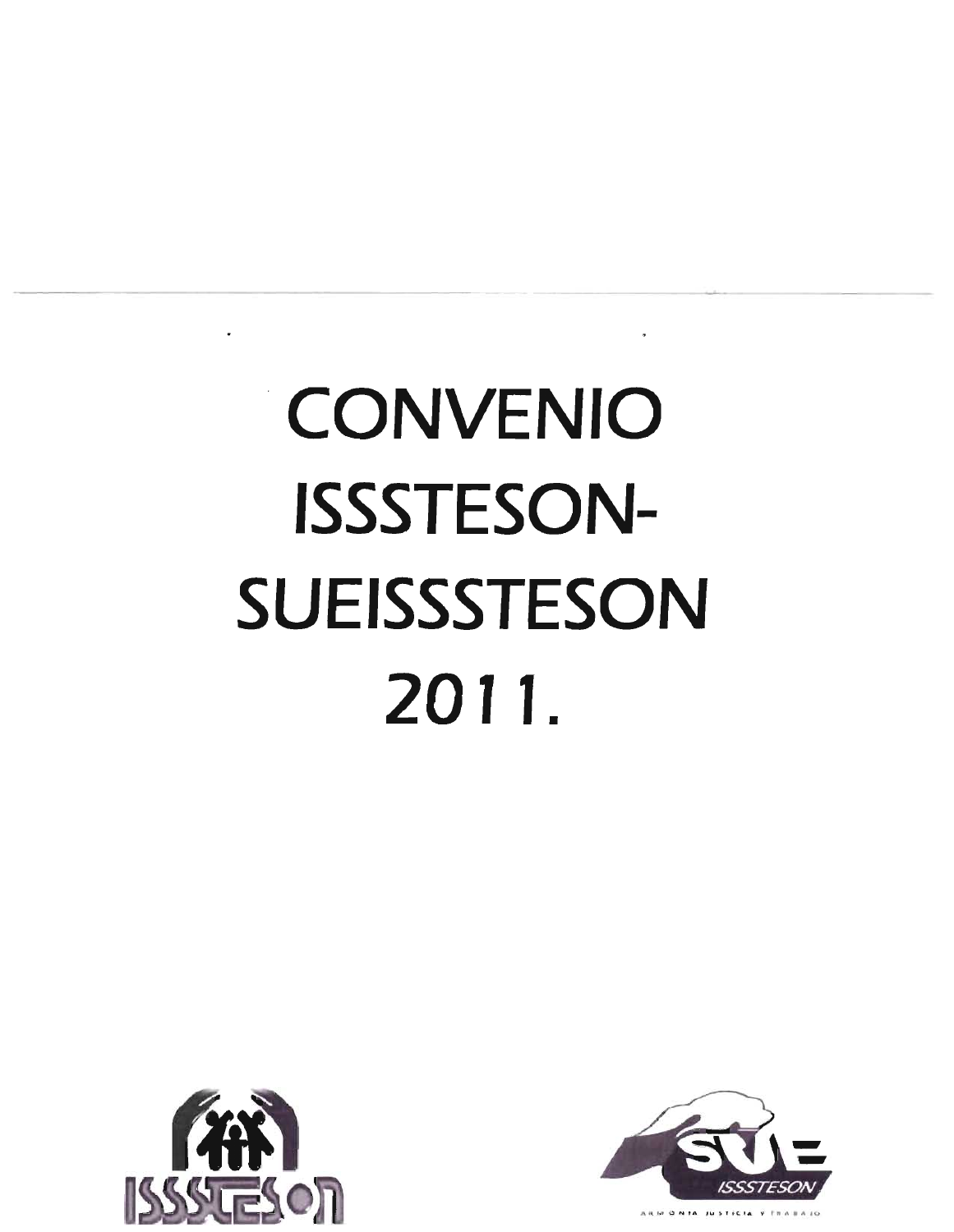

**COMITÉ EJECUTIVO ESTATAL** 

C. OSCAR EDUARDO HUERTA LOPÉZ Secretario General DRA. ANA MARIA DEL CASTILLO ARENAS Secretaria General Suplente LIC. ENF. FRANCISCA VELARDE VAZQUEZ Sria. Trabajo y Conflictos Titular ENF. CARMEN GPE. MARTINEZ BALCAZAR Sría. Trabajo y Conflictos Suplente C.P. LOURDES CLEMENTINA GIL HERALDEZ Sria, de Finanzas Titular C.P. SUSANA ADRIANA RAMIREZ LÓPEZ Sria, de Finanzas Suplente UC ENE BERTHA LOPEZ Sria. de Previsión y Acc. Soc. Titular ENF. MARTHA PATRICIA PEREZ MENDOZA Sria, de Previsión y Acc. Soc. Suplente C. VERONICA JIMENEZ MORENO Sria. de Org. Y Propaganda Titular C.P. MARIA GUADALUPE RUIZ ROBLES Sria. de Org. Y Propaganda Suplente ENF. ROCIO SALAZAR CANO Sria, de Actas y Acuerdos Titular LIC. ENF. DULCE GEMA ESPINOZA GUTIERREZ Sria. de Actas y Acuerdos Suplente C. NORMAN TAPIA DUARTE Srio. de Deportes y Cultura Titular C. JOSE HOYOS GRIJALVA Srio, de Deporte y Cultura Suplente

#### **COMITÉ DE VIGILANCIA**

C. FRANCISCO MARTINEZ MEDINA Presidente Titular T.S. ROSALINDA LOREDO PALENCIA Presidente Suplente C. AARON BARNES VALENCIA 1er. Vocal Titular C. CARMEN EVELIA VALDEZ RUIZ T.S. ROSALINDA LOREDO PALENCIA Presidente Suplente C. AARON BARNES VALENCIA 1er. Vocal Titular C. CARMEN EVELIA VALDÉZ RUIZ 1er. Vocal Suplente T.S. CIRA GARCIA MARQUEZ 2do, Vocal Titular LIC. ENF. OLGA ARACELI VASQUEZ ORTIZ 2do. Vocal Suplente



Sindicato Unico de Empleados del Instituto de Seguridad y Servicios Sociales de los Trabajadores del Estado de Sonora José Ma. Mendoza y Arizone Tel. 216 23.52 Hermostin Roman

Sindicato Único de Empleados del Instituto de Seguridad y Servicios Sociales de los Trabajadores del Estado de Sonora.

TRIBUNAL DE LO CONTENCIOSO ADMINISTRATIVO HERMOSILLO, SONORA **Brass** CIEI  $ALS$   $14:30$ HORAS EXP. 15/85 FIRMA  $\mathcal{O}$  $Convenu$ ANEXO Arigi

H. TRIBUNAL DE LO CONTENCIOSO ADMINISTRATIVO DEL ESTADO DE SONORA PRESENTE.

C. OSCAR EDUARDO HUERTA LOPEZ, EN MI CARÁCTER **DE SECRETARIO GENERAL DEL** SUEISSSTESON. QUE **TENGO PERSONALIDAD DEBIDAMENTE** ACREDITADA EN EL EXPEDIENTE QUE AL RUBRO SE INDICA, ANTE ESE H. TRIBUNAL CON EL DEBIDO **RESPETO COMPAREZCO A EXPONER:** 

**ESCRITO QUE** EL -**PRESENTE MEDIANTE VENGO** EXHIBIENDO: ORIGINAL Y COPIA DE **CONVENIO** CELEBRADO ENTRE EL ISSSTESON Y EL SUEISSSTESON **CORRESPONDIENTE AL AÑO 2011, MISMO QUE SOLICITO** SE ANEXE AL EXPEDIENTE 15/85 PARA QUE SURTA LOS EFECTOS LEGALES A LOS QUE HAYA LUGAR.

**POR** LO **ANTERIORMENTE EXPUESTO. ESE** A H. TRIBUNAL ATENTAMENTE PIDO:

UNICO.- ACORDAR DE CONFORMIDAD LO SOLICITADO EN LOS TERMINOS DEL PRESENTE ESCRITO.

UNICO.- ACORDAR DE CONFORMIDAD LO SOLICITADO EN LOS TERMINOS DEL PRESENTE ESCRITO.

PROTESTO LO NECESARIO HERMOSILLO, SONORA A 07 DE ABRIL DEL 2011.

C. OSCAR EDUARDO HUERTA LOPEZ **SECRETARIO GENERAL** DEL SUEISSSTESON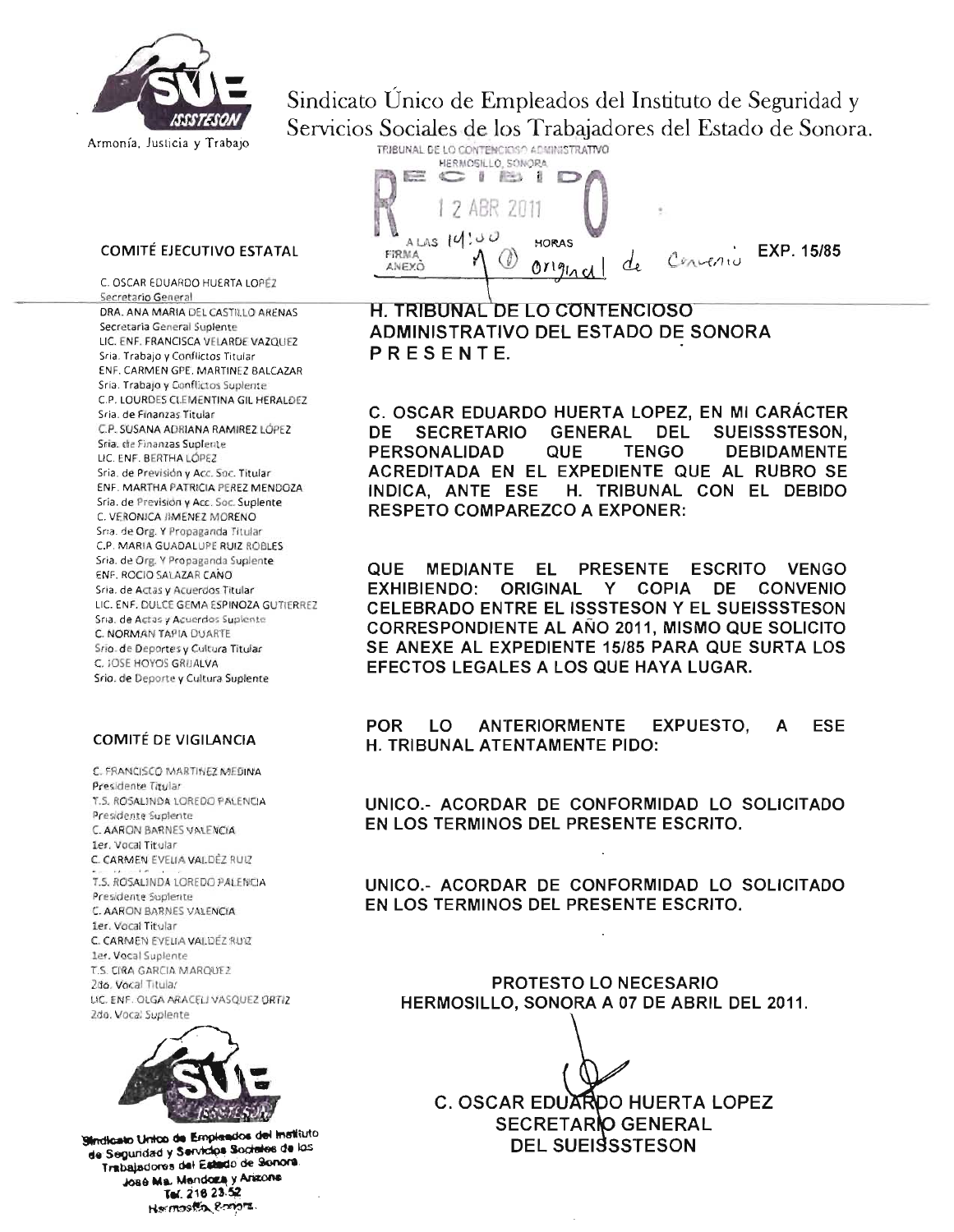CONVENIO QUE CELEBRAN POR UNA PARTE, EL INSTITUTO DE Hidalgo No SEGURIDAD Y SERVICIOS SOCIALES DE LOS TRABAJADORES DEL TERESA DE JESUS LIZARRAGA FIGUEROA, A QUIEN EN LO SUCESIVO SE LE DENOMINARA "EL INSTITUTO": Y POR OTRA PARTE, EL SINDICATO UNICO DE EMPLEADOS DEL ISSSTESON. REPRESENTADO POR SU SECRETARIO GENERAL, C. OSCAR EDUARDO HUERTA LOPEZ, A QUIEN EN LO SUCESIVO SE LE DENOMINARA "EL SINDICATO", QUEDANDO SUJETO EL PRESENTE ACUERDO DE VOLUNTADES A LAS SIGUIENTES **DECLARACIONES Y CLAUSULAS:** 

 $A$ <sub>L</sub> $A$ <sup>o</sup>

FIRMA ANEXO

DUBLINAL DE LA COMPENCIOSO ADMINISTRATIVO HERVORILLO, SONORA

.2 ABR 201

 $1.323$ 

HORAS

# **DECLARACIONES**

del Ingliluto Prinche algo Unitore cash ic **S**egyridad y Sannoon Booklee de los Tæbelsdores del Ecalio de Ronora. José Ma<sub>y</sub> Mandoza y A<del>ris</del>ona **752, 210 20 PC Novemedia, Annon**a

**RIDADYS** 

 $OFI$ 

# I.- DE "EL INSTITUTO" POR CONDUCTO DE SU REPRESENTANTE:

1.1.- QUE SU DIRECTOR GENERAL Y REPRESENTANTE LEGAL ACREDITA DICHO CARÁCTER CON LA COPIA CERTIFICADA DEL OFICIO NUM. 03.01-1-447/09, EXPEDIDO POR EL GOBERNADOR DEL ESTADO DE SONORA EL C. LIC. GUILLERMO PADRES ELIAS. DE FECHA 14 DE SEPTIEMBRE DE 2009.

1.2.- QUE DE ACUERDO A LO PREVISTO EN LOS PROGRAMAS OPERATIVOS Y PRESUPUESTALES QUE LA ACTUAL ADMINISTRACION, CON LA APROBACION DE LA H. JUNTA DIRECTIVA HA INSTRUMENTADO DURANTE EL PRESENTE EJERCICIO, CON SUJETABILIDAD A SUS DISPONIBILIDADES PRESUPUESTALES, LAS CUALES SE ENCUENTRAN RESTRINGIDAS A LAS CUOTAS Y APORTACIONES DE LOS TRABAJADORES Y ORGANISMOS APOYAR EL MEJORAMIENTO DE ALGUNAS AFILIADOS. DE LAS CONDICIONES LABORALES Y GENERALES DE SUS TRABAJADORES DE **BASE SINDICALIZADOS.** 

1.3.- QUE ESTA FACULTADO PARA SUSCRIBIR EL PRESENTE CONVENIO DE CONDIVIVINES LABURALES I GENERALES DE SOS I KABAJADUKES DE **BASE SINDICALIZADOS.** 

1.3 - QUE ESTA FACULTADO PARA SUSCRIBIR EL PRESENTE CONVENIO DE CONFORMIDAD CON EL ARTICULO 109, FRACCIONES I, V Y VIII, DE LA LEY 38 DE ISSSTESON.

# II. DE "EL SINDICATO" POR CONDUCTO DE SU REPRESENTANTE:

11.1.- QUE CONCIENTE DE LA FALTA DE FUENTES ALTERNAS DE FINANCIAMIENTO QUE PERMITAN SOLVENTAR EL PRESUPUESTO DEFICITARIO DE OPERACIÓN DEL INSTITUTO, SE HA LOGRADO A TRAVES DEL DIALOGO Y DE LA BUENA DISPOSICION DE LA ADMINISTRACION DE ESTE, A TRAVES DE ESFUERZOS RECIPROCOS, LA OBTENCION DE PRESTACIONES QUE PERMITAN MEJORAR LAS CONDICIONES GENERALES DE TRABAJO DE LOS AGREMIADOS.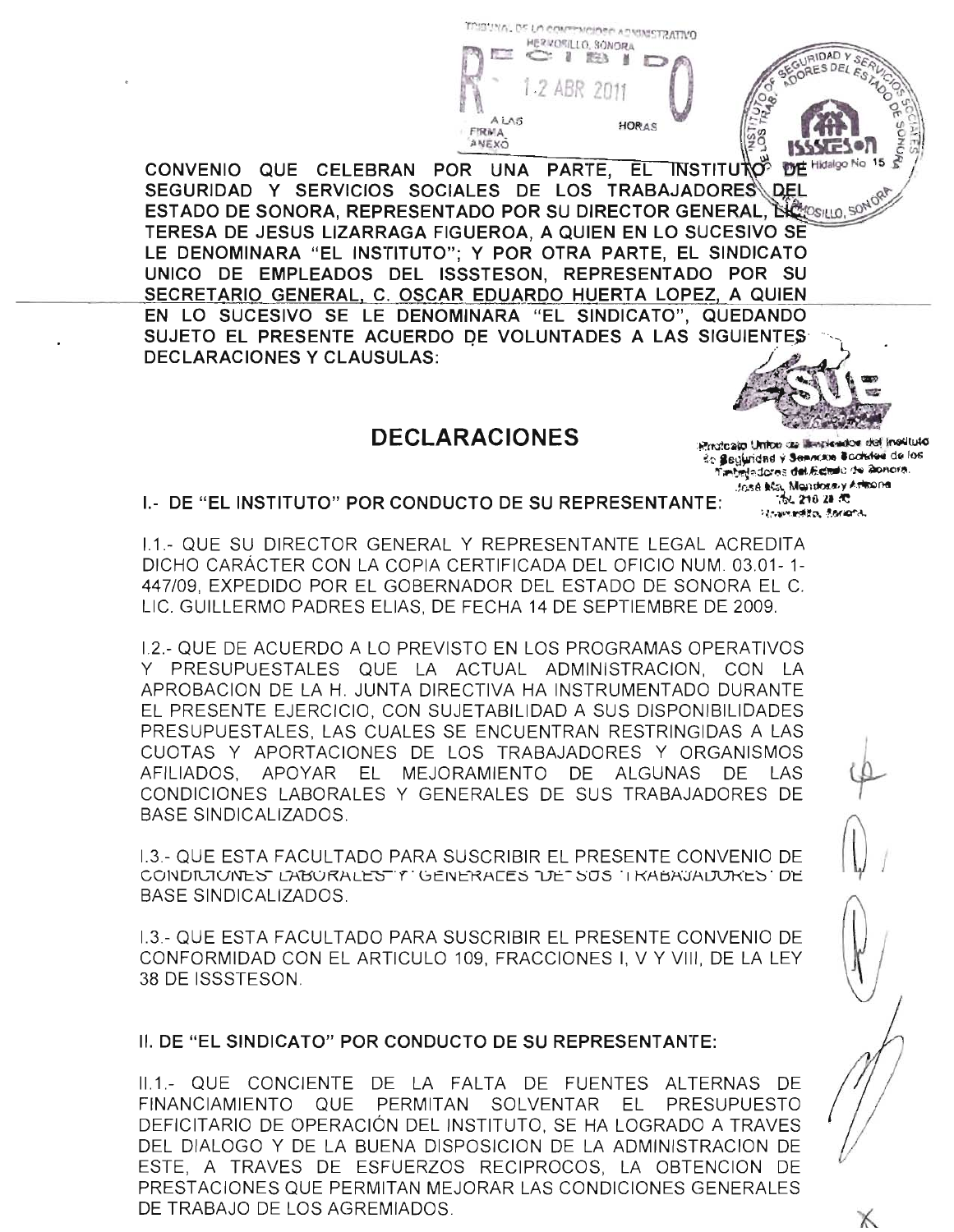

In the Town y Sonneaux Sucretex do less **Manifesto del Estado de Sonato**. štež Ma. Mandosa y Arizone Tal. 216 23 CZ **KIRUCKERA** Strates

#### III.- DE LAS PARTES:

III.1.- QUE PARA FORMALIZAR LOS ESFUERZOS RECIPROCOS QUE REFIERE A DECLARACION PRECEDENTE Y QUE BENEFICIARAN A LOS TRABAJADORES SINDICALIZADOS Y TOMANDO COMO BASE EL PLIEGO PETITORIO 2011 PRESENTADO POR "EL SINDICATO" CONCERTANTEAS SIGUIENTES:

# CLAUSULAS

#### PRIMERA, RECATEGORIZACIONES.

EL INSTITUTO DE SEGURIDAD Y SERVICIOS SOCIALES DE **LOS** TRABAJADORES DEL ESTADO DE SONORA Y EL SUEISSSTESON. ACORDAMOS UN MONTO ANUAL POR \$840,000.00 (OCHOCIENTOS **PESOS** PARA EL CUARENTA MIL 00/100  $M/N$ ). **RUBRO** DF. RECATEGORIZACIONES.

#### SEGUNDA, BASIFICACIONES Y EVENTUALIZACIONES.

EL ISSSTESON ACUERDA OTORGAR 6 BASES Y 12 EVENTUALIDADES A LOS TRABAJADORES DE CATEGORÍA EVENTUAL Y SUPLENTE FIJO. EN FORMA MENSUAL.

#### TERCERA. PAGO DE GUARDERIA Y APOYO DE GUARDERIA.

SE ACUERDA OTORGAR LA CANTIDAD DE \$1.150.00 (MIL CIENTO CINCUENTA PESOS 00/100 M.N.) MENSUAL, POR CONCEPTO DE "PAGO DE GUARDERÍA" Y \$1,070.00 (MIL SETENTA PESOS 00/100 M.N.) MENSUAL, POR CONCEPTO DE "APOYO DE GUARDERIA".

# CUARTA, APOYO PARA CAPACITACION DE AREA ADMINISTRATIVA.

CONCEPTO DE "APOYO DE GUARDERIA".

# CUARTA. APOYO PARA CAPACITACION DE AREA ADMINISTRATIVA.

SE ACUERDA INCREMENTAR A \$650.00 (SEISCIENTOS CINCUENTA PESOS 00/100 M/N) MENSUALES. EL APOYO PARA CAPACITACIÓN AL PERSONAL DE BASE SINDICALIZADO DEL ÁREA ADMINISTRATIVA.

#### QUINTA, APOYO DE UTILES ESCOLARES.

AMBAS PARTES ACUERDAN SE INCREMENTE A \$940.00 (NOVECIENTOS CUARENTA PESOS 00/100 M/N) EL APOYO ANUAL PARA LA COMPRA DE ÚTILES ESCOLARES OTORGADO A TODO TRABAJADOR. PENSIONADO Y JUBILADO DE BASE SINDICALIZADOS, QUE TENGAN HIJOS QUE CURSEN LA EDUCACIÓN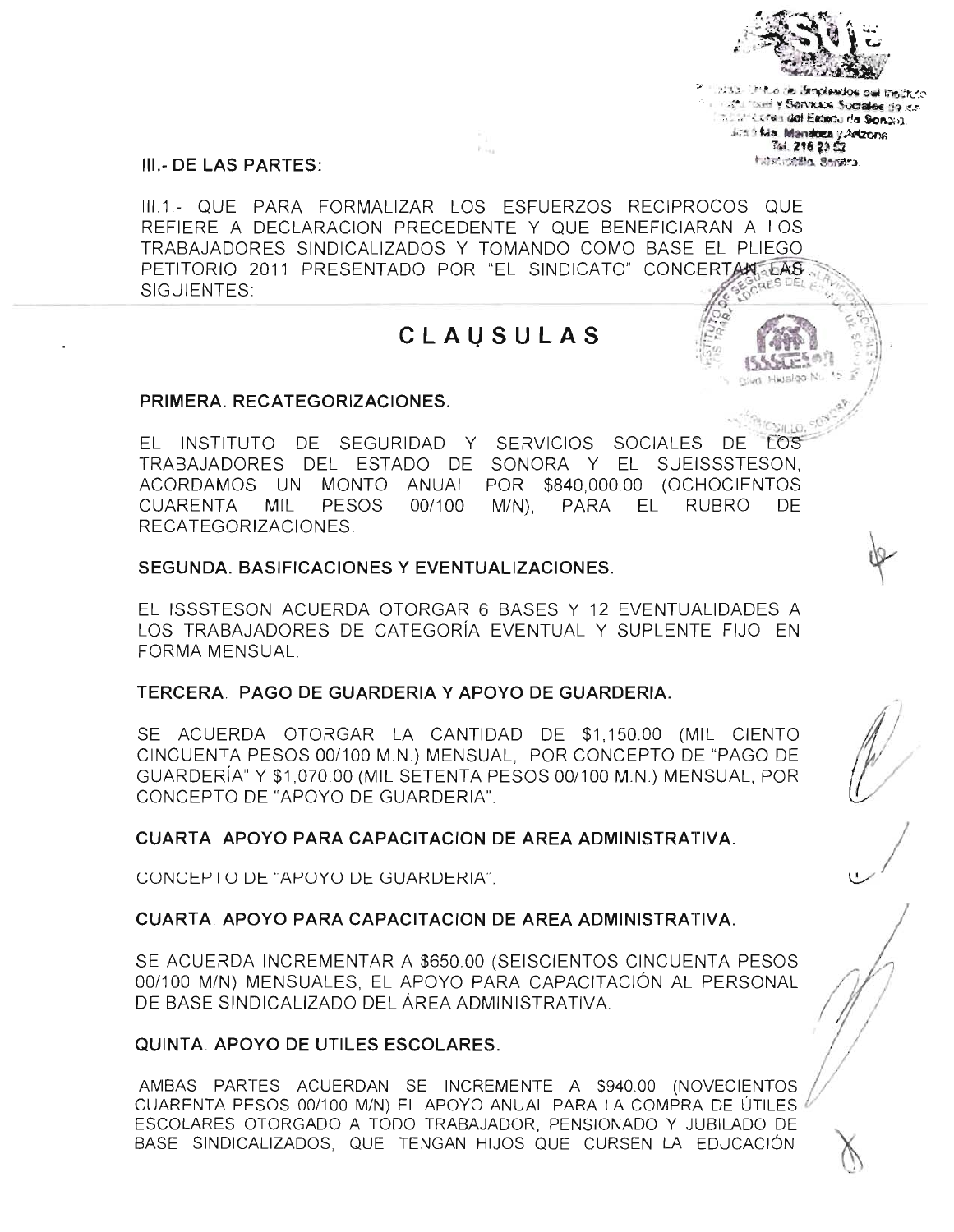

PRIMARIA, SECUNDARIA, PREPARATORIA, CARRERA TÉCNICA UNIVERSITARIA. PARA HACERSE EFECTIVA DURANTE LA PRIMERA QUINCENA DE AGOSTO DE CADA AÑO, SEGÚN LO ESTABLECIDO. SEXTA, AYUDA DE TRANSPORTE.

SE ACUERDA INCREMENTAR A \$510.00 (QUINIENTOS DIEZ PESOS 00/100 M.N.) MENSUALES. LA AYUDA DE TRANSPORTE PARA TRABAJADORES DE BASE SINDICALIZADOS, INCLUYENDO A LOS TRABAJADORES DE BASE SINDICALIZADOS DEL AREA MEDICA.

# SEPTIMA. AYUDA DE LIBROS A PROFESIONISTAS DE LAS AREAS ADMINISTRATIVAS.

SE ACUERDA OTORGAR LA CANTIDAD DE \$200.00 (DOSCIENTOS PESOS 00/100 M.N.) MENSUALES, POR CONCEPTO DE AYUDA DE LIBROS A TODOS LOS PROFESIONISTAS NIVEL LICENCIATURA O MAYOR, TITULADOS, DE **AREAS** ADMINISTRATIVAS QUE SEAN EMPLEADOS DE. **BASE** SINDICALIZADOS.

# OCTAVA. APOYO DE SESIONES CLINICAS PARA AREA MEDICA DE BASE.

SE ACUERDA OTORGAR LA CANTIDAD DE \$1.250.00 (MIL DOSCIENTOS CINCUENTA PESOS 00/100 M.N.) MENSUALES, POR CONCEPTO DE SESIONES CLINICAS QUE SE OTORGA AL PERSONAL DEL AREA MEDICA DE BASE Y AFILIADOS AL SUEISSSTESON.

# NOVENA. AYUDA DE LIBROS PARA EL PERSONAL DEL AREA MEDICA DE BASE.

SE ACUERDA OTORGAR LA CANTIDAD DE \$1,250.00 (MIL DOSCIENTOS CINCUENTA PESOS 00/100 M.N.) MENSUAL, POR CONCEPTO DE AYUDA DE LIBROS AL PERSONAL DEL AREA MEDICA SINDICALIZADOS DE BASE.

# DECIMA. AYUDA PARA HIJOS DISCAPACITADOS.

CINCUENTA PESOS 00/100 M.N.) MENSUAL, POR CONCEPTO DE AYUDA DE LIBROS AL PERSONAL DEL AREA MEDICA SINDICALIZADOS DE BASE.

# DECIMA. AYUDA PARA HIJOS DISCAPACITADOS.

SE ACUERDA UN INCREMENTO A \$1,200.00 (MIL DOSCIENTOS PESOS 00/100 M.N.) MENSUALES, POR CONCEPTO DE AYUDA PARA HIJOS DISCAPACITADOS, POR CADA HIJO DISCAPACITADO DEL TRABAJADOR DE BASE SINDICALIZADO; ASI COMO JUBILADOS Y PENSIONADOS AFILIADOS AL SUEISSSTESON. CON EL UNICO REQUISITO DE PRESENTAR EL DICTAMEN EMITIDO POR EL DEPARTAMENTO DE SALUD OCUPACIONAL DE LA SUBDIRECCION MEDICA DEL INSTITUTO.





**Britteller fel instituto** le Raguridas у Servicios Sociales da los ire baladores del Est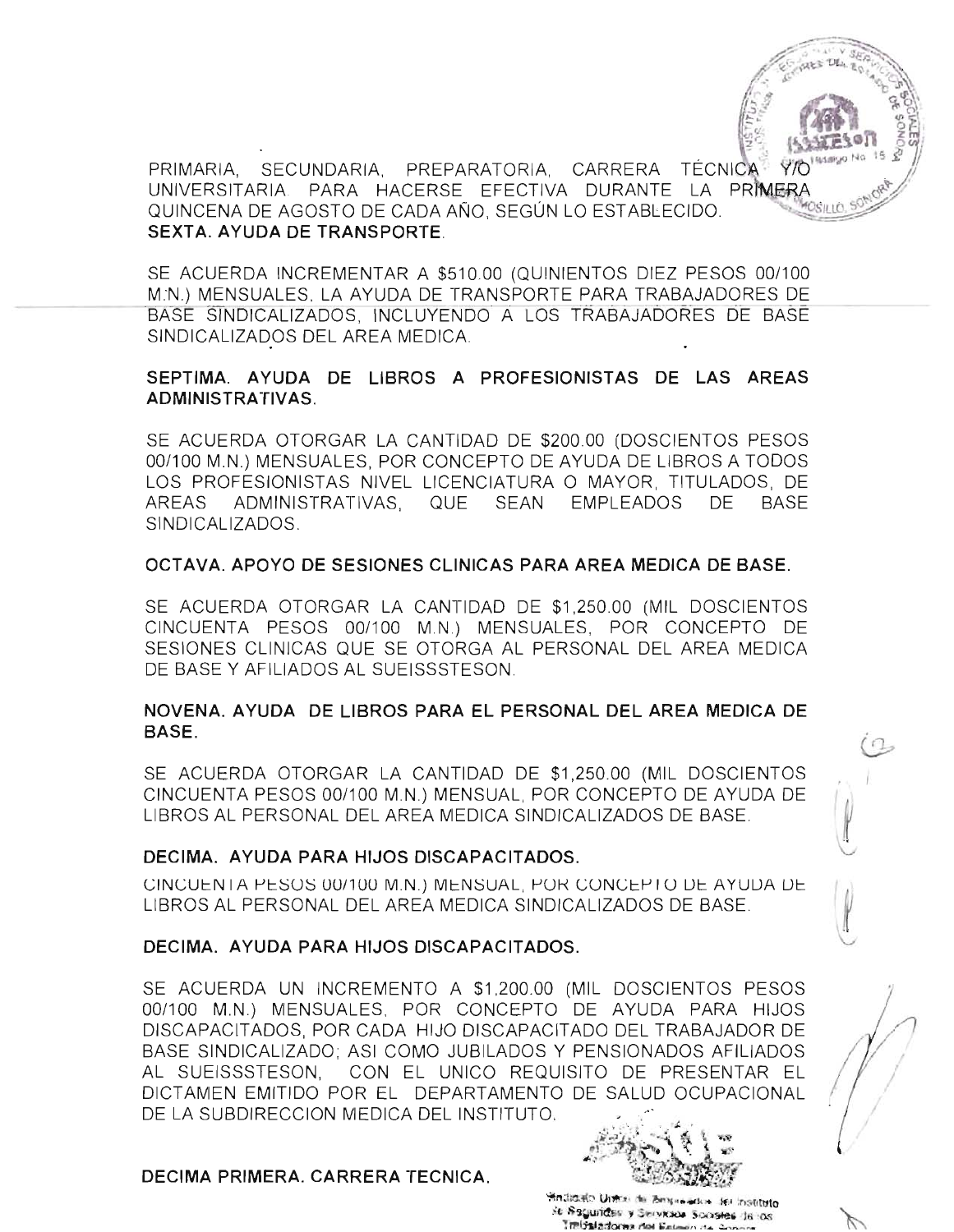Tel: 218.23.57 SE ACUERDA PROPORCIONAR EL 5% SOBRE EL SALARIO BASE, A LOS **TRABAJADORES BASE SINDICALIZADOS** QUE DE. **DEMUESTREN** FEHACIENTEMENTE HABER CULMINADO ESTUDIOS DE CARRERA TECNICA CON DURACION DE TRES AÑOS. CON TITULO CERTIFICADO. DOCUMENTO CERTIFICADO EXPEDIDO Y AVALADO POR LA SECRETARIA DE EDUCACION Y CULTURA O LA SECRETARIA DE EDUCACION PUBLICA PARA EL EJERCICIO DEL 2011. A PARTIR DEL 2012 ESTE BENEFICIO SENLE OTORGARA SOLAMENTE SI SE PRESENTA EL TITULO CERTIFICADO CON NIVEL MEDIO SUPERIOR.

Writecale Ummu de

de Augundad y Servicios Sociales de lo Impagariores dal éstato de Sionora. xxxe Mg. Mandoka y Amerina

# DECIMA SEGUNDA, PAGO DE RIESGOS PROFESIONALES.

SE ACUERDA OTORGAR EL PAGO DEL 7% DE BAJO RIESGO PARA EL PERSONAL ADMINISTRATIVO DE LAS UNIDADES HOSPITALARIAS DEL INSTITUTO.

SE ACUERDA INCREMENTAR DE BAJO RIESGO (7%), A MEDIO RIESGO (10%), AL PERSONAL QUE LABORA EXCLUSIVAMENTE EN VENTANILLA DE LAS FARMACIAS.

SE ACUERDA INCREMENTAR DEL 7% AL 10% EL PAGO DE RIESGOS PROFESIONALES, A EMPLEADOS SINDICALIZADOS DE BASE, QUE LABORAN EN FARMACIAS Y BOTIQUINES.

EXCLUSIVAMENTE PARA EL AREA DE MANTENIMIENTO EN UNIDADES HOSPITALARIAS SE AUTORIZA EL MEDIO RIESGO DE 10% DE RIESGO PROFESIONAL A LOS TRABAJADORES SINDICALIZADOS DE BASE.

# DECIMA TERCERA. INCENTIVOS.

SE ACUERDA OTORGAR EL PAGO DE INCENTIVOS POR PUNTUALIDAD Y ASISTENCIA DE FORMA PROPORCIONAL. A LOS TRABAJADORES QUE SEAN BASIFICADOS EN EL INTERMEDIO DE LOS PERIODOS NORMALES DE EVALUACION QUE SON TRIMESTRALES.

UL MUULINDI VIUNUMI LETTAUU DE INULINIIVUU FUN FUNTUMEIDAD T ASISTENCIA DE FORMA PROPORCIONAL. A LOS TRABAJADORES QUE SEAN BASIFICADOS EN EL INTERMEDIO DE LOS PERIODOS NORMALES DE EVALUACION QUE SON TRIMESTRALES.

# DECIMA CUARTA, PERIODO DE DESINTOXICACION.

SE AUTORIZA OTORGAR 10 DÍAS DE PERIODO DE DESINTOXICACIÓN. PARA ASISTENTES DE TRABAJADORAS SOCIALES QUE SE ENCUENTRAN EN EL ÁREA DE RECEPCIÓN DE URGENCIAS DE HOSPITALES. QUE SEAN EMPLEADOS DE BASE SINDICALIZADOS. SE AUTORIZA  $5 -$ **DIAS** ADICIONALES AL PERSONAL QUE LABORA COMO CAMILLEROS DENTRO DE LAS ÁREAS DE QUIRÓFANO, ASÍ MISMO COMO AL PERSONAL QUE SE DESEMPEÑA COMO ASISTENTE DENTAL, AUXILIAR DE LABORATORIO, RECEPCIONISTA Y SECRETARIAS DE LABORATORIO.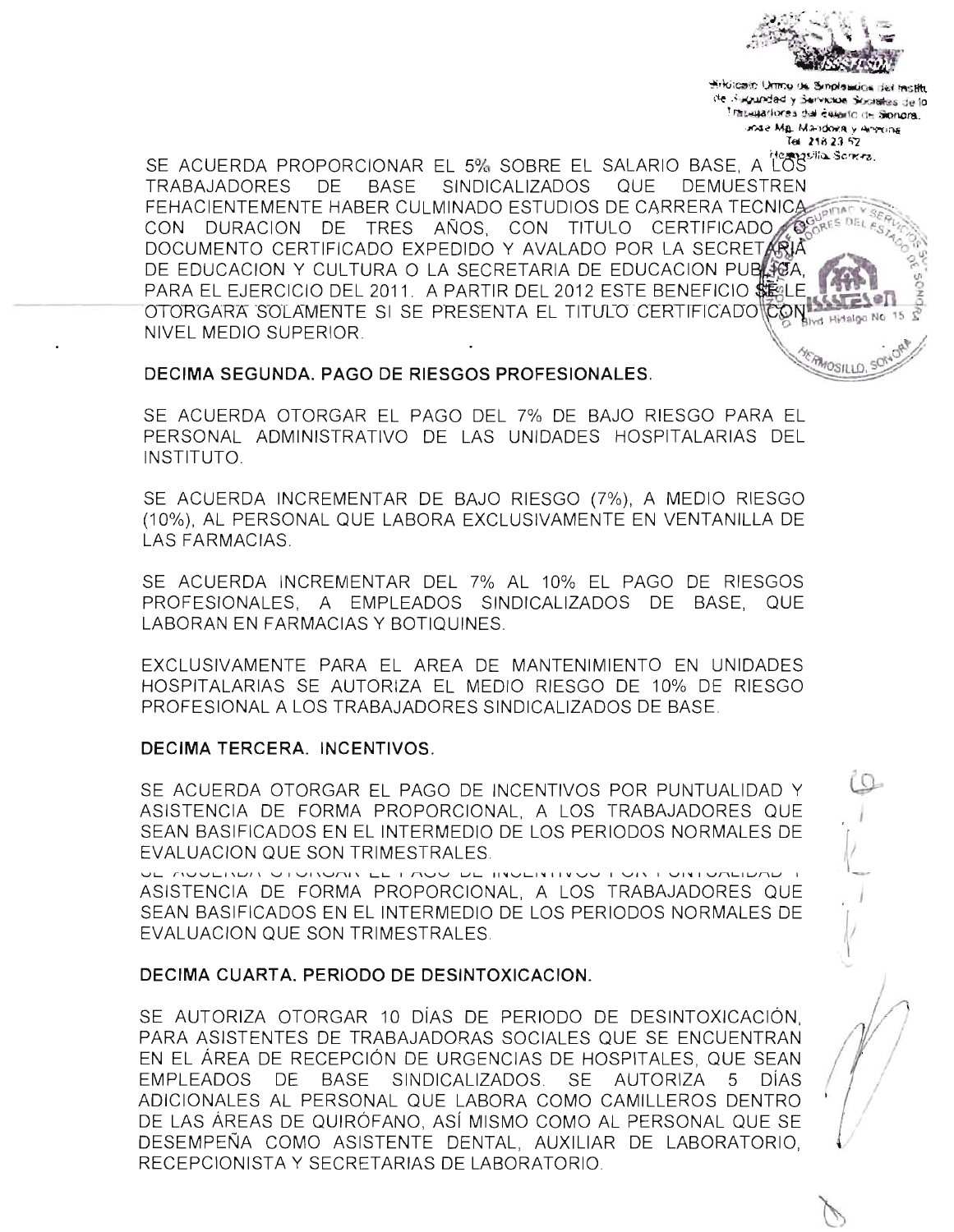

Sindicato Unita de Smpleador del mistierio 13 Segundad v Servicios Sociales de los **Timbaladores del Futado de Shnora.** lewi Ma represent chort to

6. 218 (2.7<sup>4</sup>

**Blvd Hidalgo No.** 

كالصادمين والاومر سروايا

#### DECIMA QUINTA, LICENCIA POR DEFUNCION DE HIJOS.

SE AUTORIZA INCREMENTAR DE 5 A 10 DIAS DE LICENCIA CON GOCE DE SE AUTORIZA INCREMENTAR DE 5 A TU DIAS DE LIGENCIA GON GOOL DE MAIDAD V SEA FALLECIMIENTO DE LOS HIJOS.

DECIMA SEXTA. LICENCIA CON GOCE DE **SUELDO** A PADRES **TRABAJADORES.** 

SE AUTORIZA LICENCIA CON GOCE DE SUELDO POR UN DIA, AL PADRE TRABAJADOR SINDICALIZADO, QUE SERA EL DIA DEL NACIMIENTO O EL DIA POSTERIOR AL NACIMIENTO. DEL HIJO NACIDO DENTRO DEL MATRIMONIO.

# DECIMA SEPTIMA. LICENCIAS PARA CONTIENDA SINDICAL DE PLANILLAS.

SE AUTORIZA OTORGAR LICENCIA DE DIEZ (10) DIAS CON GOCE DE SUELDO Y SIN AFECTACION DE NINGUNA OTRA PRESTACION, AL PERSONAL QUE INTEGRE FORMAL Y LEGALMENTE ALGUNA DE LAS PLANILLAS REGISTRADAS PARA CONTENDER POR LA DIRECCION DEL SUEISSSTESON, DURANTE EL PERIODO EN QUE CONTIENDAN PARA DICHO FIN.

# DECIMA OCTAVA, PAGO POR CERTIFICACION Y RECERTIFICACION PARA ODONTOLOGOS, ENDODONCISTAS Y CIRUJANO MAXILOFACIAL.

SE AUTORIZA EL PAGO POR CERTIFICACION Y RECERTIFICACION A TODOS LOS TRABAJADORES DE BASE SINDICALIZADOS QUE OCUPEN EL **PUESTO** DE ODONTOLOGOS. ENDODONCISTAS **CIRUJANO** Y. MAXILOFACIAL, SIEMPRE Y CUANDO PRESENTE EL ORIGINAL Y COPIA SIMPLE PARA SU COTEJO. DEL DOCUMENTO OFICIAL QUE LOS ACREDITE COMO TAL, DEBIDAMENTE LEGALIZADO, BAJO LA **SIGUIENTE** ESPECIFICACIÓN: 5 A 14 AÑOS DE ANTIGÜEDAD 5% DE SOBRE SUELDO BASE: 15 AÑOS EN ADELANTE 10% SOBRE SUELDO BASE.

SIMPLE PARA SU COTEJO, DEL DOCUMENTO OFICIAL QUE LOS ACREDITE COMO TAL, DEBIDAMENTE LEGALIZADO, BAJO LA **SIGUIENTE** ESPECIFICACIÓN: 5 A 14 AÑOS DE ANTIGÜEDAD 5% DE SOBRE SUELDO BASE; 15 AÑOS EN ADELANTE 10% SOBRE SUELDO BASE.

# DECIMA NOVENA. ESTIMULOS POR AÑOS DE SERVICIO.

SE AUTORIZA PAGAR EL ESTIMULO DE AÑOS DE SERVICIO CON EL NIVEL 8-I. DE ACUERDO CON EL TABULADOR DE SUELDOS VIGENTE. A LOS TRABAJADORES DE BASE SINDICALIZADOS.

#### VIGESIMA. TABULADOR PARA LOS QUIMICOS.

SE ACUERDA OTORGAR A TODOS LOS QUIMICOS BIOLOGOS DE BASE SINDICALIZADOS, QUE CUENTEN CON TITULO PROFESIONAL Y QUE LABOREN DENTRO DE LOS LABORATORIOS DEL INSTITUTO. EL NIVEL 7-A DE ACUERDO AL TABULADOR DE SUELDOS VIGENTE.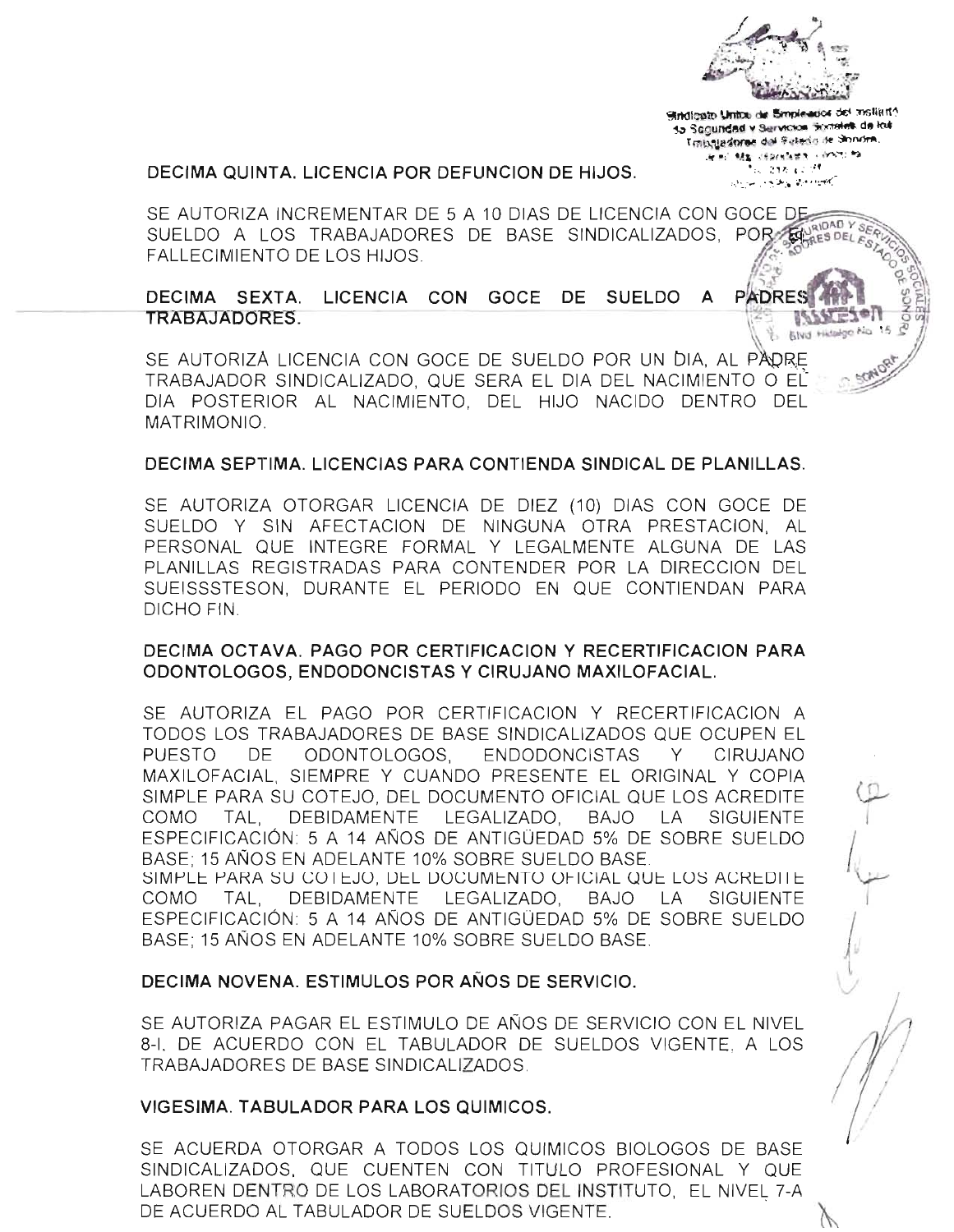

SE ACUERDA OTORGAR A LAS SUPERVISORAS Y JEFES DE PISO DEL AREA DE ENFERMERIA, QUE LABOREN EN LAS UNIDADES HOSPITALARIAS DEL INSTITUTO, \$300.00 (TRESCIENTOS PESOS 00/100 M.N.) MENSUALES. EN EL RUBRO DE SESIONES CLINICAS. 銹 Blvd Hitzigo No 16

VIGESIMA SEGUNDA. FORMALIZAR LA FECHA DE PAGO DE LOS ESTIMULOS POR AÑOS DE SERVICIÓ.

SE ACUERDA QUE LA FECHA DE PAGO AL PERSONAL DE BASE SINDICALIZADO, QUE DURANTE EL AÑO CALENDARIO QUE SE TRATE CUMPLA 15, 20, 25, 28 (MUJERES) Y 30 AÑOS DE SERVICIO (HOMBRES). POR CONCEPTO DE ESTIMULOS POR AÑOS DE SERVICIO, SERA EL DIA 8 DE ABRIL DE CADA AÑO.

#### VIGESIMA TERCERA. AREA DE DESCANSO.

SE ACUERDA REACONDICIONAR AREA DE DESCANSO PARA LOS TRABAJADORES DE BASE SINDICALIZADOS QUE LABORAN COMO MEDICOS DEL HOSPITAL DR. IGNACIO CHAVEZ, EN LAS GUARDIAS NOCTURNAS.

#### VIGESIMA CUARTA. APOYO PARA RESTAURACION DEL LOCAL DE PIÑATAS.

PARA MEJORAR LAS CONDICIONES DEL LOCAL DE PIÑATAS DEL SUEISSSTESON, SE ACUERDA APOYAR EN LA RESTAURACION DEL LOCAL DE FIESTAS DEL SUEISSSTESON.

#### VIGESIMA QUINTA. APOYO PARA PAGO DE TELEFONO.

SE ACUERDA INCREMENTAR A \$10,000.00 (DIEZ MIL PESOS 00/100 M.N.)

#### VIGESIMA QUINTA, APOYO PARA PAGO DE TELEFONO.

SE ACUERDA INCREMENTAR A \$10,000.00 (DIEZ MIL PESOS 00/100 M.N.) MENSUALES, EL APOYO PARA PAGO DE GASTOS TELEFONICOS DE LA OFICINA QUE OCUPA EL SUEISSSTESON.

#### VIGESIMA SEXTA, ACTIVIDADES DE RECREACION Y CULTURA.

SE ACUERDA OTORGAR LA CANTIDAD DE \$2,645.00 (DOS **MIL** SEISCIENTOS CUARENTA Y CINCO PESOS 00/100 M.N.) MENSUAL. POR CONCEPTO DE APOYO PARA ACTIVIDADES DE RECREACION Y CULTURA PARA PENSIONADOS Y JUBILADOS. EXTRABAJADORES DEL INSTITUTO AFILIADOS AL SUEISSSTESON.

Strukturin Unitor de Smpiesdor des Estatuts 12 Segundad y Sannous Socialis qui or Trabagadores dal Selección Sonciac **Jesú Mia Mandoes v Zentura** family and the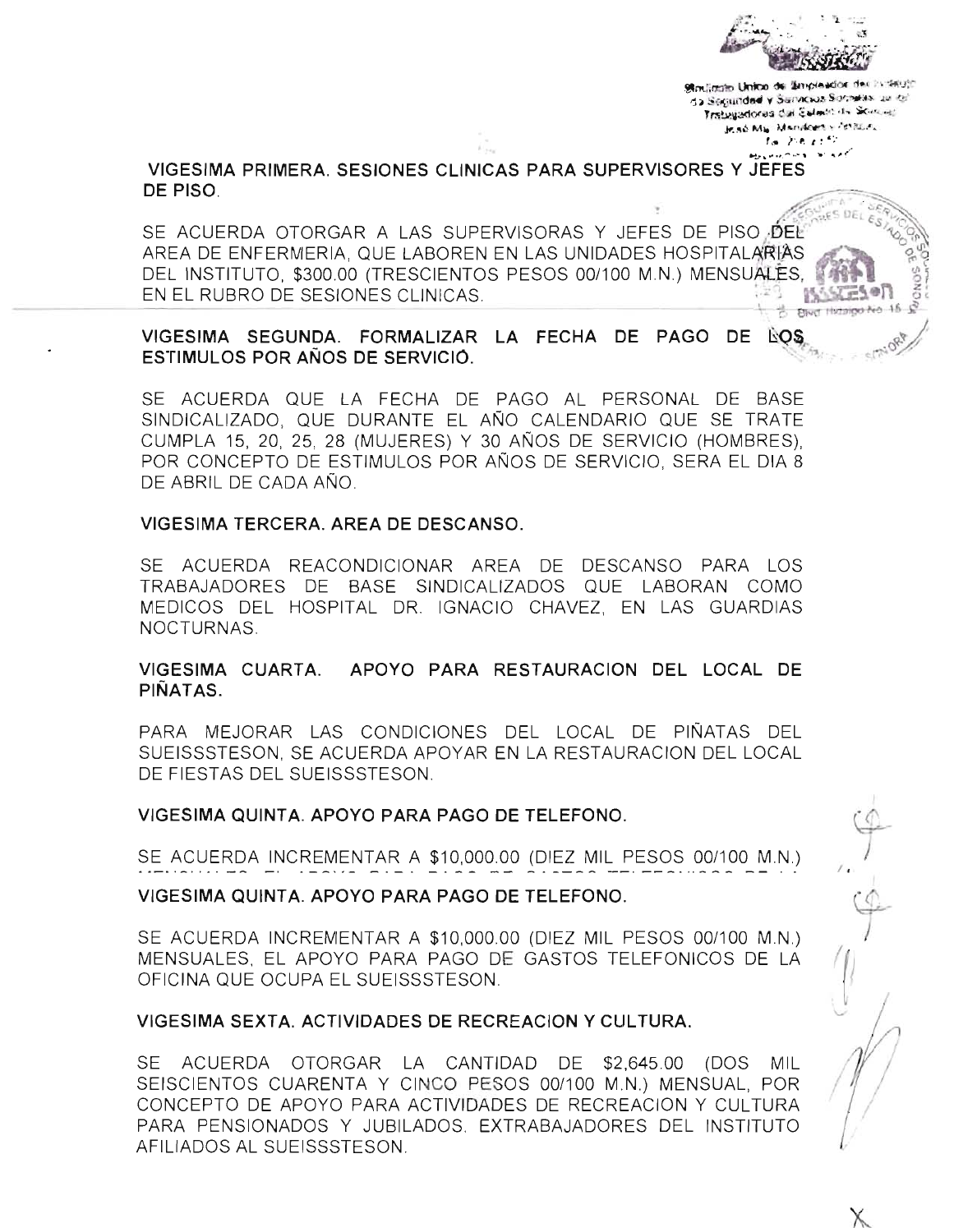

Philipsin Onta, no Smoregon del visita acundad y 38 thouse Sporters de tor the source. লেনে দিনে সিলেনে বাংলা দিয়েই<br>- ইটামে ইটামে ই

### VIGESIMA SEPTIMA. CANASTILLA MATERNIDAD.

SE ACUERDA OTORGAR LA CANTIDAD DE \$1,150.00 (MIL CIENTO CINCUENTA PESOS 00/100 M.N.), PARA MADRES TRABAJADORAS DE BASES DE SINDICALIZADAS, POR CONCEPTO DE CANASTILLA DE MATERNIDAD RARA LA ADQUISICION DE ARTICULOS DE PRIMERA NCESIDAD DE SUS HUOS RECIEN NACIDOS, EN LOS TERMINOS Y PLAZOS QUE SE HAN ESTADO OTORGANDO A LA FECHA.  $1332230$ Blvd. Hidalgo No. 15

# VIGESIMA OCTAVA. BONO ANUAL PARA PENSIONADOS Y JUBILADOS.

**HEAMOSILLO** S SE ACUERDA OTORGAR LA CANTIDAD DE \$7,000.00 (SIETE MIL PESOS 00/100 M.N.), COMO BONO ANUAL PARA PENSIONADOS Y JUBILADOS AFILIADOS A SUEISSSTESON.

# VIGESIMA NOVENA. AYUDA DE DESPENSA PARA JUBILADOS Y PENSIONADOS.

SE ACUERDA OTORGAR LA CANTIDAD DE \$200.00 (DOSCIENTOS PESOS 00/100 M.N.) MENSUALES, COMO AYUDA DE DESPENSA PARA PENSIONADOS Y JUBILADOS AFILIADOS A SUEISSSTESON.

# TRIGESIMA, AYUDA DE TRANSPORTE PARA JUBILADOS Y PENSIONADOS.

SE AUTORIZA OTORGAR A PENSIONADOS Y JUBILADOS AFILIADOS AL SUEISSSTESON, UN BONO MENSUAL POR LA CANTIDAD DE \$100.00 (CIEN PESOS 00/100 M.N.) POR CONCEPTO DE AYUDA DE TRANSPORTE.

#### TRIGESIMA PRIMERA. PRESTAMOS A JUBILADOS Y PENSIONADOS.

SE AUTORIZA EL DERECHO A PRESTAMOS A CORTO PLAZO HASTA POR LA CANTIDAD DE \$10,000.00 (DIEZ MIL PESOS 00/100 M.N.) Y A PRESTAMOS PRENDARIOS HASTA POR LA CANTIDAD DE \$15,000.00 (QUINCE MIL PESOS 00/100 M.N.), A JUBILADOS Y PENSIONADOS AFILIADOS AL SUEISSSTESON. SE AUTORIZA EL DERECHO A PRESTAMOS A CORTO PLAZO HASTA POR LA CANTIDAD DE \$10,000.00 (DIEZ MIL PESOS 00/100 M.N.) Y A PRESTAMOS PRENDARIOS HASTA POR LA CANTIDAD DE \$15,000.00 (QUINCE MIL PESOS 00/100 M.N.), A JUBILADOS Y PENSIONADOS AFILIADOS AL SUEISSSTESON.

# TRIGESIMA SEGUNDA, BECAS.

SE ACUERDA OTORGAR LA CANTIDAD DE \$97,700.00 (NOVENTA Y SIETE MIL SETECIENTOS PESOS 00/100 M.N.), EL APOYO POR CONCEPTO DE BECAS QUE EL INSTITUTO OTORGA AL SUEISSSTESON, PARA LOS HIJOS DE TRABAJADORES SINDICALIZADOS QUE CURSAN ESTUDIOS DE SECUNDARIA Y PREPARATORIA, MANTENIENDO UN PROMEDIO DE 8.5 DE CALIFICACION.

#### TRIGESIMA TERCERA. SUELDO INTEGRADO.

SE ACUERDA QUE EL PAGO POR CONCEPTO DE DESPENSA SE INTEGRARA AL SUELDO BASE DE LOS TRABAJADORES DE BASE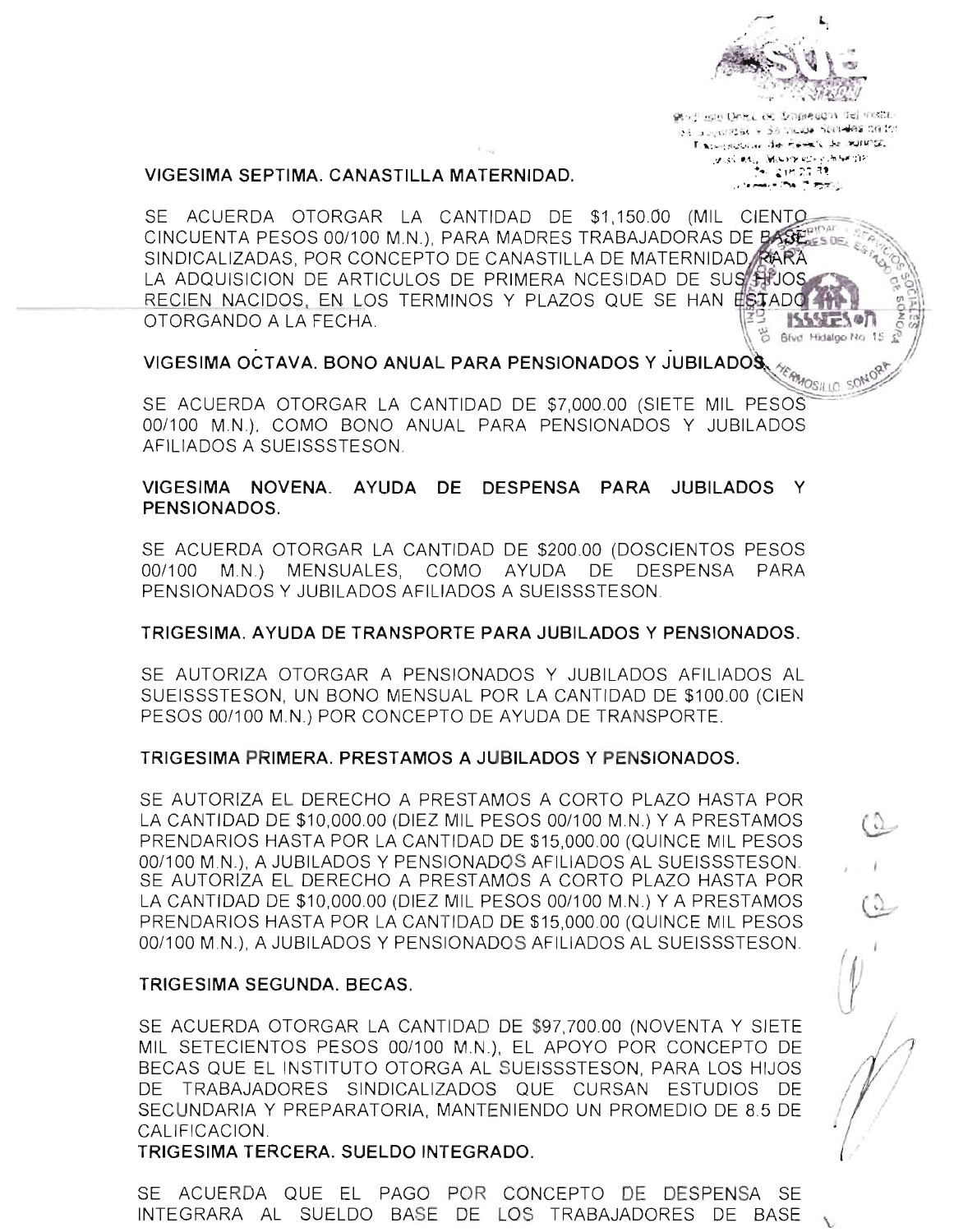

COMPROMETIENDOSE EL INSTITUTO A APORTAR LA MISMA CANTIDAD MENSUAL, DEBIENDOSE PAGAR EL SEGURO EN EL PLAZO ESTABLECIDO DE 30 DIAS POSTERIORES A LA ALTA EN LA NOMINA DE PENSIONADOS Y JUBILADOS, SURTIENDO EFECTOS A PARTIR DEL DIA 1 DE ENERO DEL PRESENTE AÑO 2011.

# TRIGESIMA QUINTA, LENTE INTRAOCULAR.

SE ACUERDA OTORGAR DOCE (12) LENTES INTRAOCULARES PARA LOS FAMILIARES DIRECTOS DEL TRABAJADOR DE BASE SINDICALIZADO. CUANDO ESTE SEA REQUERIDO POR MEDICO ESPECIALISTA AFILIADO AL INSTITUTO

# TRIGESIMA SEXTA. LENTE Y ARMAZON.

SE ACUERDA OTORGAR \$1,300.00 (MIL TRESCIENTOS PESOS 00/100 M.N.). PARA AYUDA DE LENTES Y ARMAZON A TRABAJADORES DE BASE SINDICALIZADOS FORANEOS, A JUBILADOS Y PENSIONADOS AFILIADOS AL SINDICATO: ASI MISMO, SE OTORGAN HASTA OCHENTA (80) TRAMITES POR LA CANTIDAD DE \$300.00 (TRESCIENTOS PESOS 00/100M.N.), POR CONCEPTO DE ADQUISICION DE LENTES PARA HIJOS DE TRABAJADORES AFILIADOS AL SINDICATO.

TRIGESIMA SEPTIMA. PROTESIS ORTOPEDICAS **PARA FAMILIARES** AFILIADOS AL SINDICATO.

# TRIGESIMA SEPTIMA. PROTESIS ORTOPEDICAS PARA FAMILIARES DIRECTOS.

SE ACUERDA OTORGAR EL PAGO DEL 50% DE SEIS (6) PROTESIS ORTOPEDICAS PARA LOS FAMILIARES DIRECTOS DEL TRABAJADOR DE BASE SINDICALIZADOS, A PENSIONADOS Y JUBILADOS AFILIADOS AL SINDICATO, PREVIA SOLICITUD DEL MEDICO ESPECIALISTA Y A TRAVES **DEL SINDICATO.** 

# TRIGESIMA OCTAVA. BALON INTRAGASTRICO.

SE ACUERDA OTORGAR TRES (3) BALONES GASTRICOS AL ANO. A TRABAJADORES DE BASE SINDICALIZADOS Y DEPENDIENTES DIRECTOS.

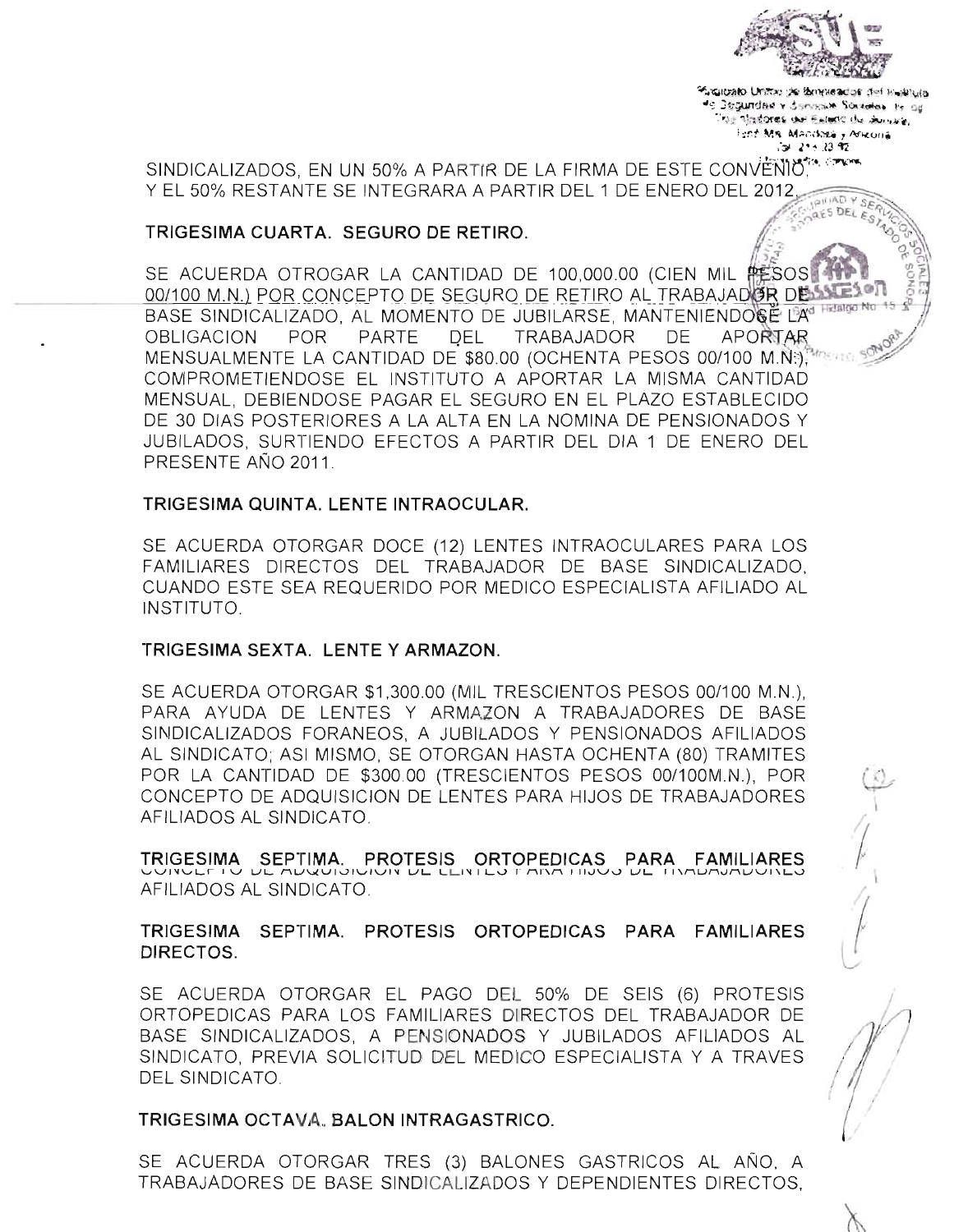

**Sapleador** del matil Sinadly Servicion Societies, is donés del Estado de Jonard Inge Me Mandora v And 72. 218.23 N. Meridante Avi<del>d</del>e

CON OBESIDAD MORBIDA, AVALADA POR LA CLINICA DE NUTRICION DEL **INSTITUTO**  $g$ <sub>10</sub>An ES DEL ES

#### TRIGESIMA NOVENA, ORTESIS.

SE ACUERDA OTORGAR EL PAGO DEL 100% PARA LA ADQUISIGION D ORTESIS, PARA EL TRABAJADOR SINDICALIZADO DE BASE LCU REQUERIMIENTO SEA DERIVADO DE ACCIDENTE DE TRABAJO.

# **CUADRAGESIMA, ORTODONCIA.**

SE ACUERDA OTORGAR HASTA \$20,000.00 (VEINTE MIL PESOS 00/100 M.N.), PARA TRABAJADORES DE BASE SINDICALIZADOS ACTIVOS Y DEPENDIENTES DIRECTOS, POR PROCEDIMIENTO DE ORTODONCIA, MEDIANTE LA PRESENTACION DE LOS REQUISITOS ESTABLECIDOS POR EL CONSEJO TECNICO DE LA SUBDIRECCIÓN MEDICA.

# **CUADRAGESIMA PRIMERA, LITIASIS RENAL.**

SE ACUERDA OTORGAR EL COSTO TOTAL DE 12 PROCEDIMIENTOS DE LITOTRIPSIA EXTRACORPOREA AL AÑO, A TRABJADORES DE BASE SINDICALIZADOS. DEPENDIENTES **DIRECTOS**  $Y$ **JUBILADOS** - Y PENSIONADOS AFILIADOS AL SINDICATO. CON LA AUTORIZACION DE LA SUBDIRECCION MEDICA Y CON PRESTADORES DE **SERVICIOS** CONTRATADOS POR EL INSTITUTO.

# CUADRAGESIMA SEGUNDA. CONGRESO PARA MEDICOS GENERALES Y **ESPECIALISTAS.**

SE ACUERDA OTORGAR LICENCIA CON GOCE DE SUELDO Y EN APEGO A LA AUTORIZACION DEL JEFE INMEDIATO Y DEL DEPARTAMENTO DE ENSEÑANZA DE LA UNIDAD O DE LA SUBDIRECCION DE SERVICIOS MEDICOS, PRESENTANDO INVARIABLEMENTE INVITACION FORMAL AL EVENTO. SOLICITUD FORMAL AL INSTITUTO, BOLETA DE PAGO DE LA AUTOMZAUMN DEL JEFE TINNEDIATO Y DEL DEPARTAMENTO DE ENSEÑANZA DE LA UNIDAD O DE LA SUBDIRECCION DE SERVICIOS MEDICOS, PRESENTANDO INVARIABLEMENTE INVITACION FORMAL AL EVENTO. SOLICITUD FORMAL AL INSTITUTO, BOLETA DE PAGO DE INSCRIPCION, CONSTANCIA DE ASISTENCIA Y PERMANENCIA EN EL LUGAR Y TIEMPO AUTORIZADO. TODO ELLO SIN CARGO ADICIONAL PARA EL INSTITUTO, PARA LOS MEDICOS GENERALES Y ESPECIALISTAS DE **BASE SINDICALIZADOS.** 

 $\overline{OS}$ **ACUERDOS** ENUMERADOS REPRESENTAN **ESFUERZO** UN -IMPORTANTE QUE REALIZA "EL INSTITUTO" Y "EL SINDICATO" CON LA FINALIDAD DE CONTINUAR MEJORANDO LAS CONDICIONES LABORALES Y PRESTACIONES DE LOS TRABAJADORES SINDICALIZADOS. ESTOS ACUERDOS CONSTITUYEN UN INDUDABLE AVANCE EN EL PROPOSITO DE MEJORAR LA CALIDAD DEL SERVICIO QUE SE OFRECE A LA DERECHOHABIENCIA.